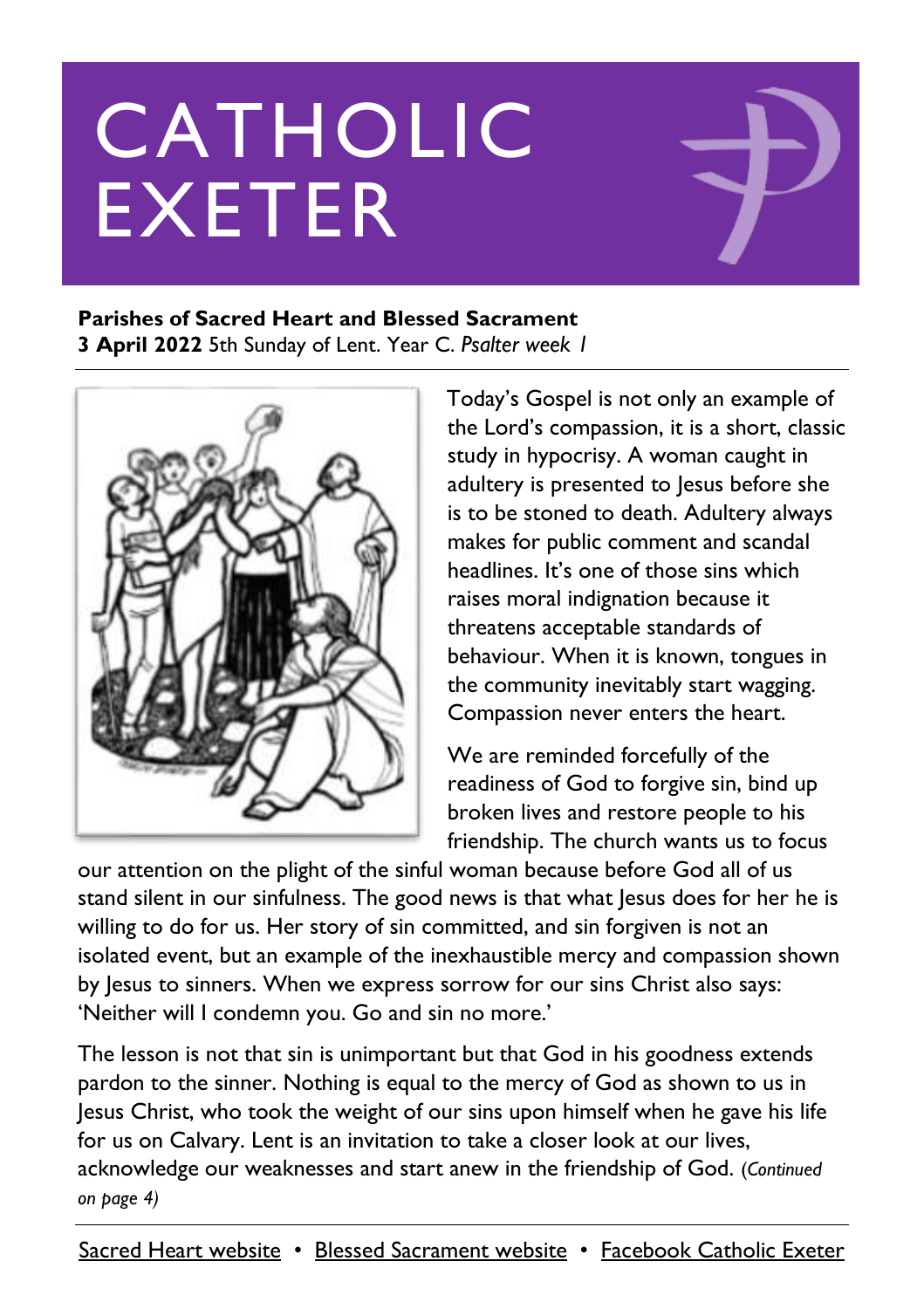# MASS TIMES SACRED HEART



#### **Sunday 3 April** – 5th Sunday of Lent

5.30pm Sat *People of the Parish* 9.15am *Vincent O'Rourke RIP*

11.15am *Private Intention*

#### **Monday 4 April**

10.00am *Anthony & Sarah Lane, Lady Barbara & John Webb, Ann Brunsdon & Ambrose Ferrall RIP*

#### **Tuesday 5 April**

10.00am *Ted Smale RIP*

#### **Wednesday 6 April**

10.00am *Holy Souls*

#### **Thursday 7 April**

10.00am *Private Intention*

#### **Friday 8 April**

11.15am Stations of the Cross 12 noon *Epi & Vincent (Thanksgiving)* Lenten Lunch served after Mass

#### **Saturday 9 April**

10.00am *Gillian Frances Spurway RIP*

#### **Sunday 10 April** – Palm Sunday of the Passion of the Lord

| 5.30pm Sat | People of Ukraine        |
|------------|--------------------------|
| 9. I 5am   | <b>Private Intention</b> |
| 11.15am    | People of the Parish     |

Tea & Coffee after Masses on Sunday (9.15am), Tuesday & Saturday

All Masses and liturgies are now being live-streamed. [Click here.](https://www.youtube.com/channel/UCqZLydKWQ6CqG2utRNBeKmA)

### **Confessions**

Saturdays after 10.00am Mass and 4.00pm-5.00pm and on reasonable request.

The church will be open for private prayer from 9.30am until 6.00pm each day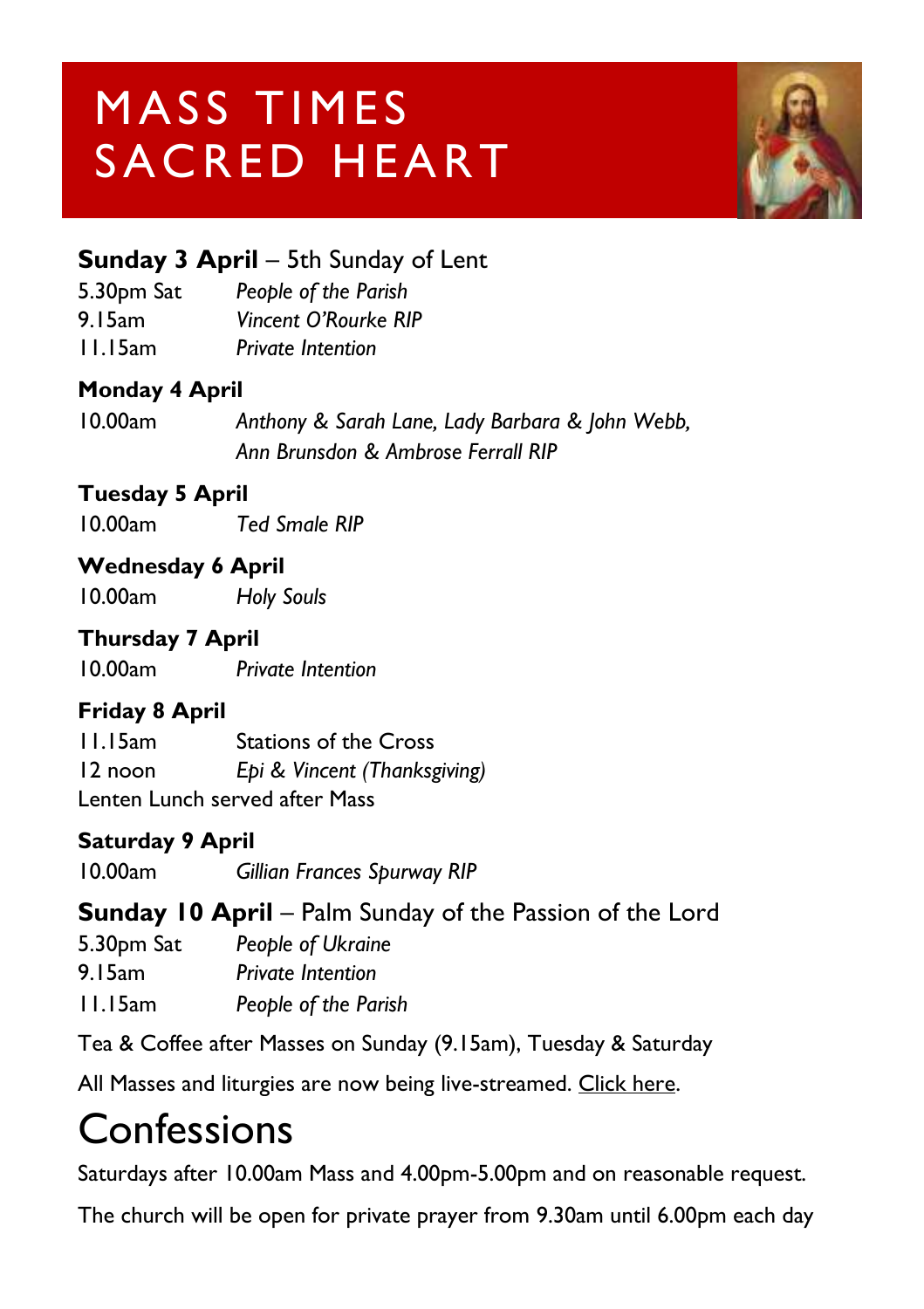# MASS TIMES BLESSED SACRAMENT



#### **Sunday 3rd April** – 5th Sunday of Lent

8.45am *People of the Parish*  10.45am *Philip James Evans RIP* 6.00pm *Private Intention* 

#### **Tuesday 5th April**

6.30pm *People of Ukraine*

#### **Wednesday 6th April**

9.30am *Jeanne Gaskell RIP*

#### **Thursday 7th April**

9.30am *People of Poland*

#### **Friday 8th April**

6.00pm Stations of the Cross 6.45pm *Sick & Housebound*

#### **Saturday 9th April**

9.30am *Private Intention*

#### **Sunday 10th April** – Palm Sunday of the Passion of the Lord

8.45am 10.45am *People of the Parish* 6.00pm

Tea & Coffee after Mass on Wednesdays

All Masses and liturgies are now being live-streamed. [Click here](https://www.youtube.com/c/BlessedSacramentExeter)

#### Confessions

Saturdays after 9.30am Mass and on reasonable request.

The obligation to attend Mass is still suspended but we are encouraged to return if possible. Please continue to be careful! If you are not sure about your Covid status, please test if you can, and do not come to church if your test is positive. We have many Parishioners who may be vulnerable. We ask that you continue to sanitise hands and wear masks in church (unless you are exempt). Thank you.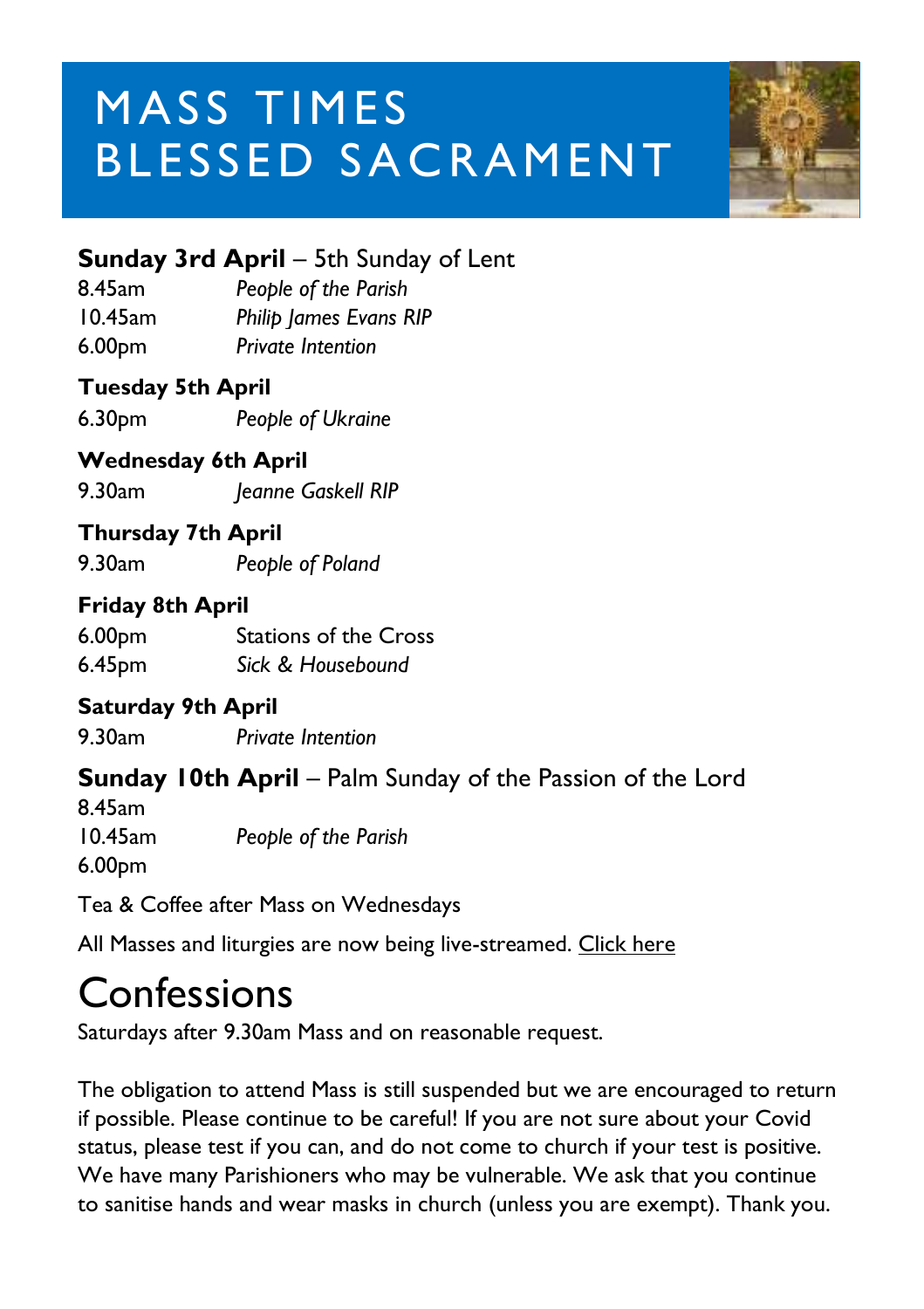# **NEWS**

*(continued from page 1)* Christ's offer of forgiveness and compassion to this publicly humiliated woman points out our call to be a forgiving people, dedicated to reconciliation. In many ways we are as self-righteous as the Scribes and Pharisees.

There are times when we are only too ready to spread scandal with a bit of spicy gossip. It's so easy to criticize and condemn others, yet when our own faults are revealed, we need the welcoming and merciful hands of God. We should all be overjoyed that on the last day God, not our neighbour, will be our judge. *Fr Anil*

### Diocese of Plymouth Catechetical Summer Camps 2022

This year it is our intention to return the Camps to the pre-Covid format, meeting at Grangehurst, Buckfast Abbey, for Junior and Senior Camps, and St Rita's in Honiton for St Petroc's Camp.

**Junior Camp** 7 - 12 August at Grangehurst for school years 3-6

**Senior Camp** 31 July - 5 August at Grangehurst for school years 7 -10

**St Petroc's Camp** 31 July - 5th August at St Rita's, Honiton, School years 11-12 Camp fee: £210

However…. We are in need of some help in order to ensure that the Camps continue to provide this faith-nurturing and enriching experience for the young people of the Diocese of Plymouth.

**Camp Helpers** – We're always in need of young people (aged 18 +) who wish to share their faith by helping with the Camps. If you're able to offer us a week of your time to assist in the day to day running of the Camps, and also to have a fantastic time of fun and faith, please get in touch to discuss how you might help. All our helpers have to be recruited as volunteers and undergo DBS checks through their parishes. Safeguarding training will be provided.

In addition to the Camp helpers, we need to fill three vital roles for the Catechetical Camps Committee.

**Treasurer:** To manage the finances of the Camp Committee. This involves overseeing the collection of fees for the Camps, paying for food and services and budgeting for the camps.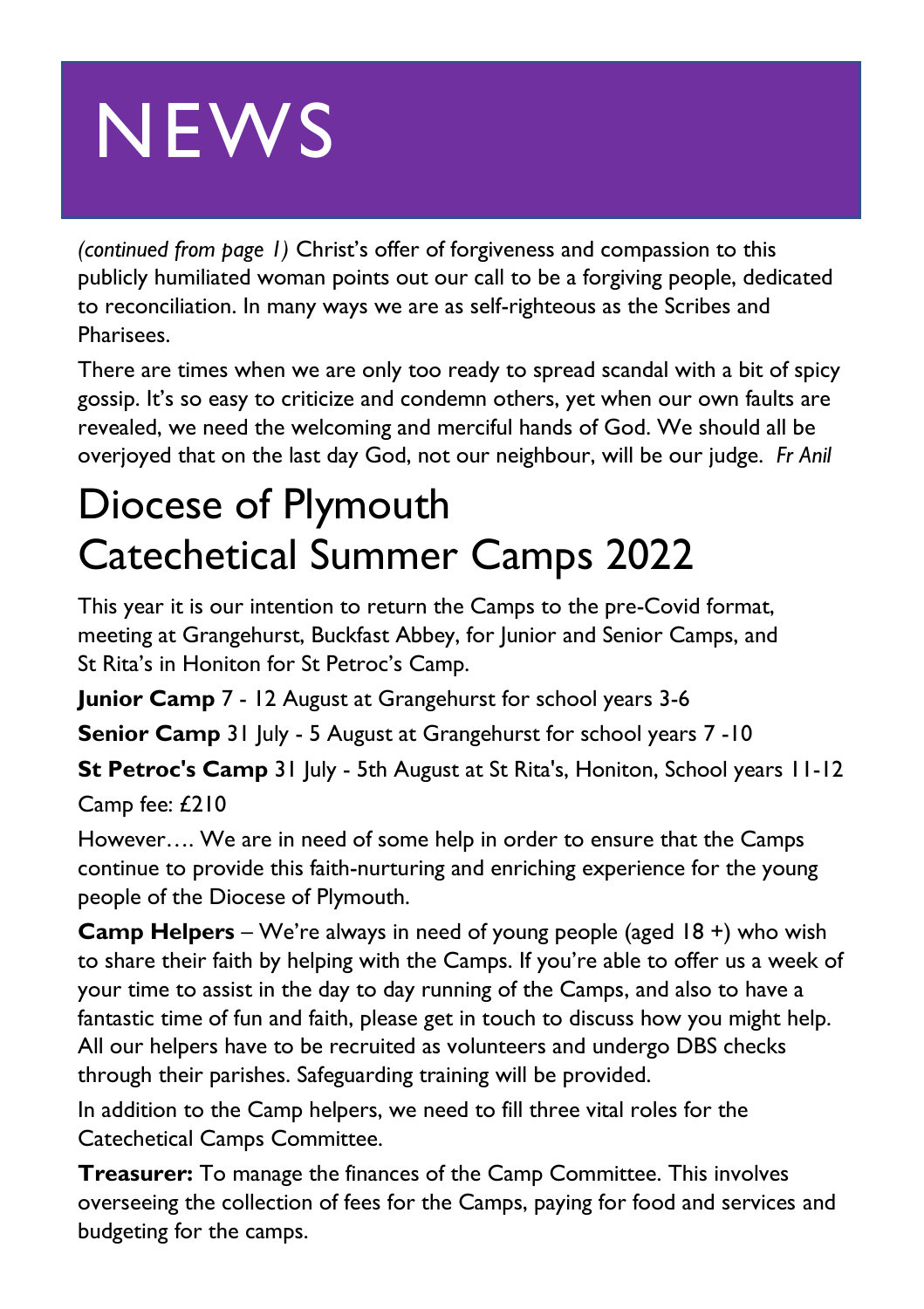**Administrator**: To provide a single point of contact with the parents/guardians of the young people applying for camp; to liaise with the Camp Leaders.

**Catechist** (particularly for lunior Camp): To take the theme for the Camp and provide materials for use during the Camp, appropriate to the age group; to assist other helpers in delivery of the faith material. This role is very important, particularly this year as we come back to face-to-face camps.

If you can help please contact Deacon Michael Turnbull Chair, Diocese of Plymouth Catechetical Camps michael.turnbull@pcrdtr.org.uk Tel: 07504821558

## Beda College Discernment Weekend

A vocation discernment weekend for men between the ages of 30 and 55 will take place at St Beuno's retreat centre in North Wales from Friday 2 to Sunday 4 September. The weekend is run jointly by the Pontifical Beda College in Rome and St Beuno's and is for men in the early stages of vocation discernment. Similar weekends in the past have been very successful. The direct link for further details and booking with St Beuno's is here: [Discernment weekend](file:///C:/Users/administrator1/Documents/Catholic%20Exeter%20News/Discernment%20Weekend%20for%20Older%20Men%20|%20Pathways%20to%20God)

# Lent Talks 2022

Fr Mark Skelton from All Saints Teignmouth has once again organised a series of Lent Talks. Each talk will begin at 7.00pm and the session will run until 8.30pm. 7 April Mr Anthony Towey – 'The Trial of Truth.' – Lenten Encounters in John. To join the meetings please [click this link.](https://us02web.zoom.us/j/89625462101?pwd=OXpMSUU1TzQ4Z0tJTyt6WFpLaFdTZz09) Link will be active from 6.45pm. Meeting ID: 896 2546 2101. Passcode: 146545

# Lent Lunches

Lent lunches are being served after the 12 noon Mass at the Sacred Heart Church every Friday during Lent. A light lunch consisting of soup, bread, cheese, pickle and coffee or tea will be served at a cost of  $£4$ . We are raising money to support St Petrock's Centre for the homeless. All welcome.



# Good Friday Witness

Christians Together Across Exeter warmly invite you to our city-wide Good Friday worship service. This will take place on Friday 15 April at 10.00am with a prayerful service in Exeter Cathedral, followed by creative acts of witness sharing the good news on Cathedral Green afterwards. Please do make time to worship and witness together this Easter Weekend.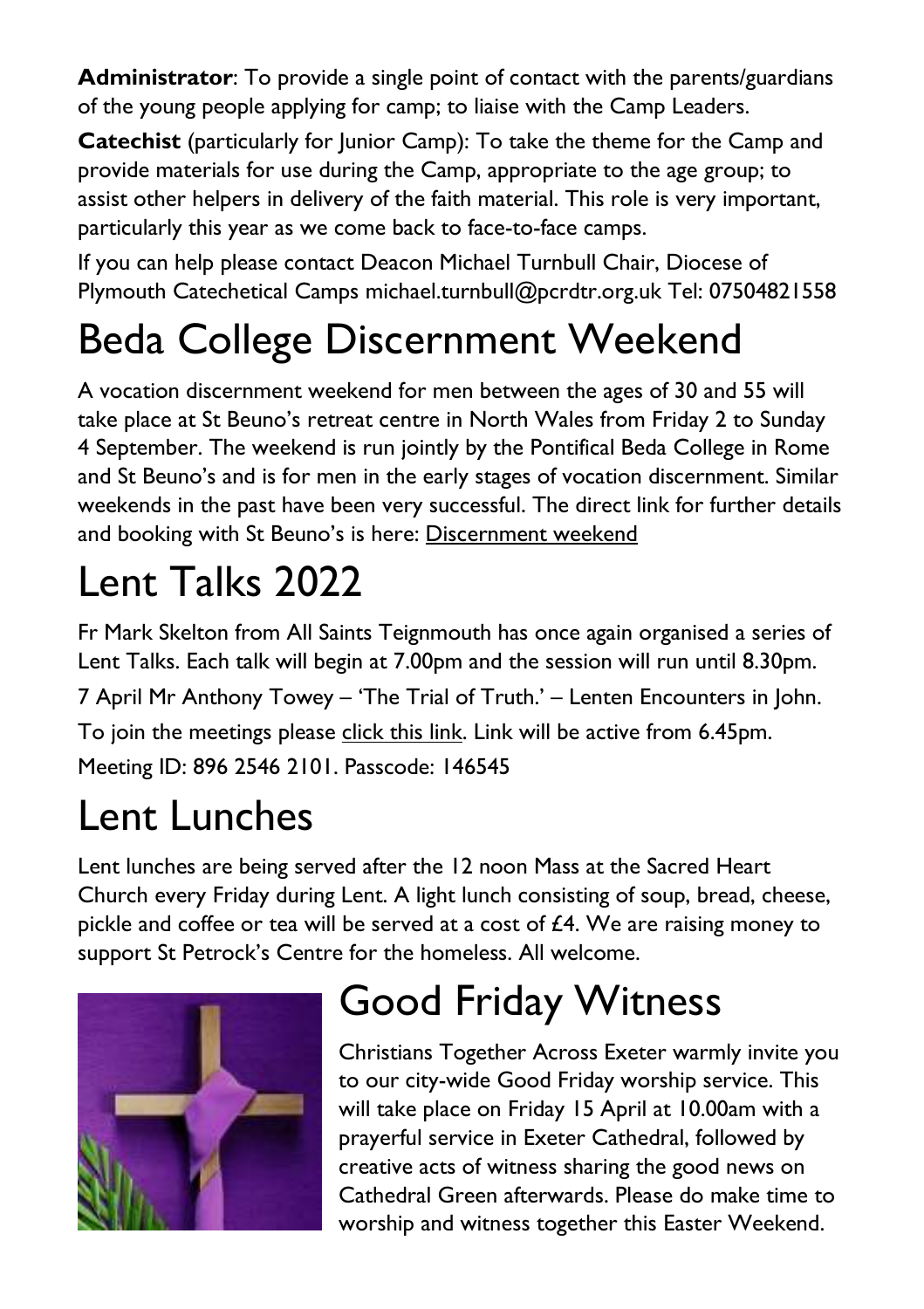## Holy Saturday Blessing of Food in Polish

This will take place in Polish at the Sacred Heart church. There are three times: 10.00am, 10.45am and 11.30am. All are welcome to come along.

## Divine Mercy Sunday Service

Sunday 24 April is Divine Mercy Sunday and a service will be led by Fr John Watkins at the Blessed Sacrament church. The service will start at 3.00pm following confessions at 2.30pm. After the service refreshments will be served in the St Richard Reynolds Centre.



### Exposition of the Blessed Sacrament with Taizé Prayer

Sacred Heart church Thursday 7 April at 7.00pm. Come in adoration and spend some time in reflection and prayer before the Blessed Sacrament. All welcome.

### Fairtrade Real Easter Egg

Out of the 80 million chocolate Easter eggs sold each year in the UK, the Real Easter Egg is the only Fairtrade chocolate Easter egg to share the Easter story. The Real Easter Egg has been on sale since 2010. It crosses all denominations and



offers individuals a simple way to share the Easter Story while supporting Fairtrade and charitable projects. There is a super thick Fairtrade milk chocolate egg (150g) with a lovely creamy taste. 35% cocoa – Palm Oil & plastic free. The 24 page Easter story-activity book is illustrated by award winning artist Martina Peluso and contains the story of the first Easter along with some fun activities. Over its 24 pages, the story covers the final week of the life

of Jesus and includes the events of Maundy Thursday, Good Friday and Easter Sunday. Order direct at [Real Easter Egg](file:///C:/Users/administrator1/Documents/Catholic%20Exeter%20News/www.realeasteregg.co.uk)

Pope Francis tweets... The elderly can teach the younger generations how to trust in God, how to be merciful, and how to pray fervently not only in good times, but especially in difficult ones.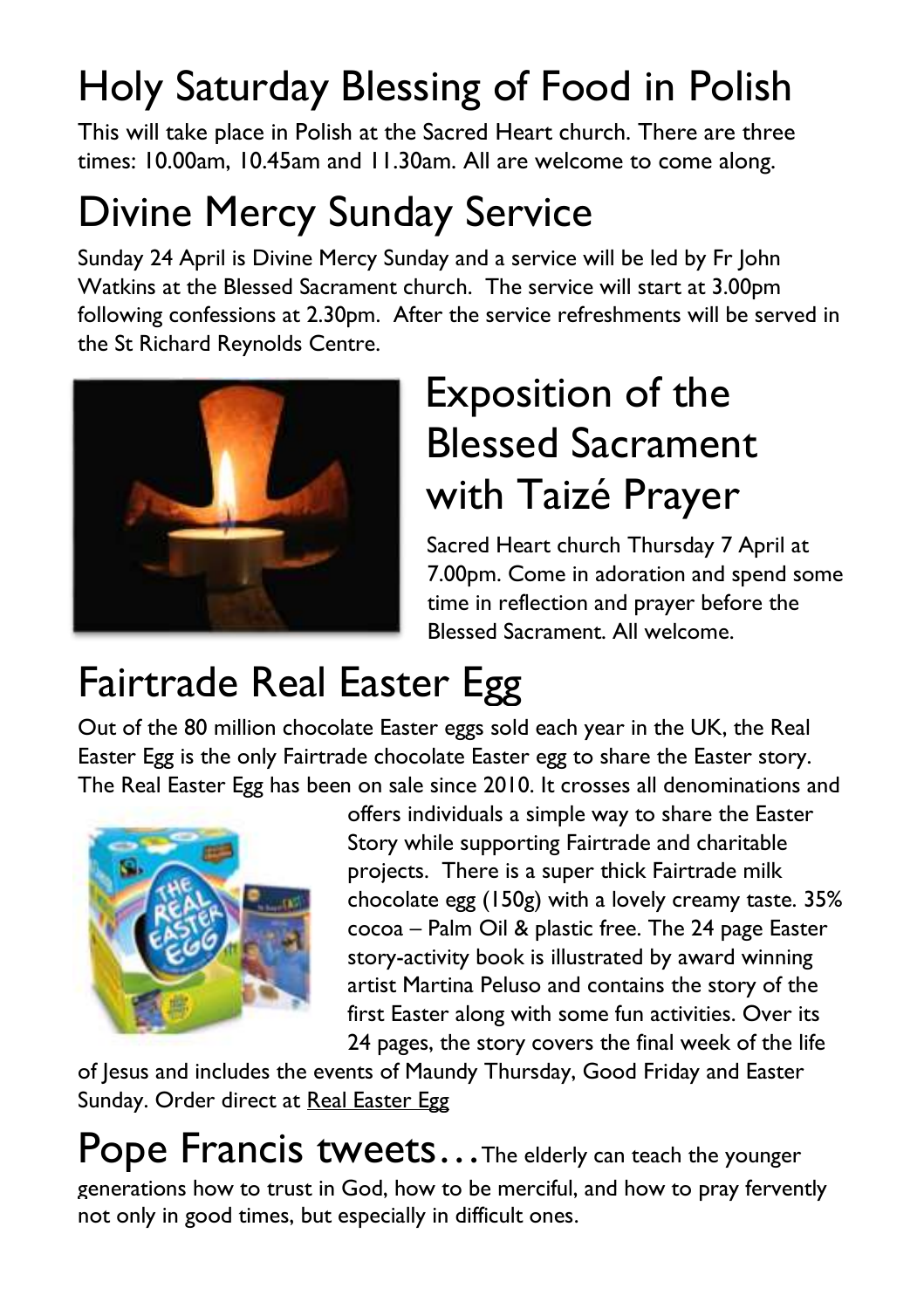### Baptism Preparation Course

#### **We are currently taking bookings for the May course.**

Are you expecting a baby and/or looking to have your child baptised? We look forward to spiritually supporting you in preparation for this important sacrament and welcoming you and your family into our parish family. Courses are over two consecutive Saturday mornings from 10:15-12.00 delivered via zoom. The course dates are: 14/21 May, 16/23 July and 15/22 October. Godparents are especially welcome to attend the second Saturday session as the role of Godparents is explored. Click on the link at the end of this article to register. If you have any problems accessing this, please contact Lesley in the parish office on 01392 274724 or at [exeter-heavitree@prcdtr.org.uk](mailto:Exeter-heavitree@prcdtr.org.uk) **[Baptism Enquiry form](https://docs.google.com/forms/d/1bgbx-gDVZaqwyjbRS6c6lJrCh2Jt-5ZQYy-1tPBwM4g/edit)**

# Catholic Exeter Forming in Faith

Having completed the Catholicism series we are continuing on our journey of adult formation. We are now watching Bishop Barron's inspiring insights into the mystery of Christ's presence in our lives and the centrality of the Eucharist as an important part of that presence. So many believers do not understand the mystery of the Eucharist, which is the 'source and summit' of the Christian life. We met to look at the first couple of films on this subject and will continue on Monday 11 April at 10.30am–12.30pm at Sacred Heart and Tuesday12 April at 7.00–9.00pm at Blessed Sacrament. You are most welcome to join us on this journey of discovery so come along.

After Easter we will run sessions to watch Bishop Barron's series to grow in our understanding of the Mass. Come to all six or dip in and out each week; either way, you will feel inspired and spiritually fed. These sessions will start on Monday 25 April 10.30am till 12.30pm at Sacred Heart and Tuesday 26 April 7.00 – 9.00pm at Blessed Sacrament.

# Helping Ukraine

CAFOD is deeply disturbed by the ongoing situation in Ukraine. Together, we stand in solidarity with the Ukrainian people and send our prayers to our sister organisation Caritas Ukraine, and those Caritas agencies in neighbouring countries, who are already helping people affected by this conflict. Caritas Internationalis is part of one of the largest aid networks in the world.

With our global reach and local presence, we are there when an emergency hits. To donate please visit: CAFOD's Ukra[ine Humanitarian Appeal](https://cafod.org.uk/donations/picker?defaultuniversaltype=single&_Appeal=123770)

Other places to donate: [Aid to the Church in Need](https://acnuk.org/get-involved/donate/?ps_location=ZZDON-438-UNR-WEB&ps_frequency=one-off&ps_frequency=one-off&donation-amount=) or [The Red Cross](https://donate.redcross.org.uk/appeal/ukrainecrisis-appeal)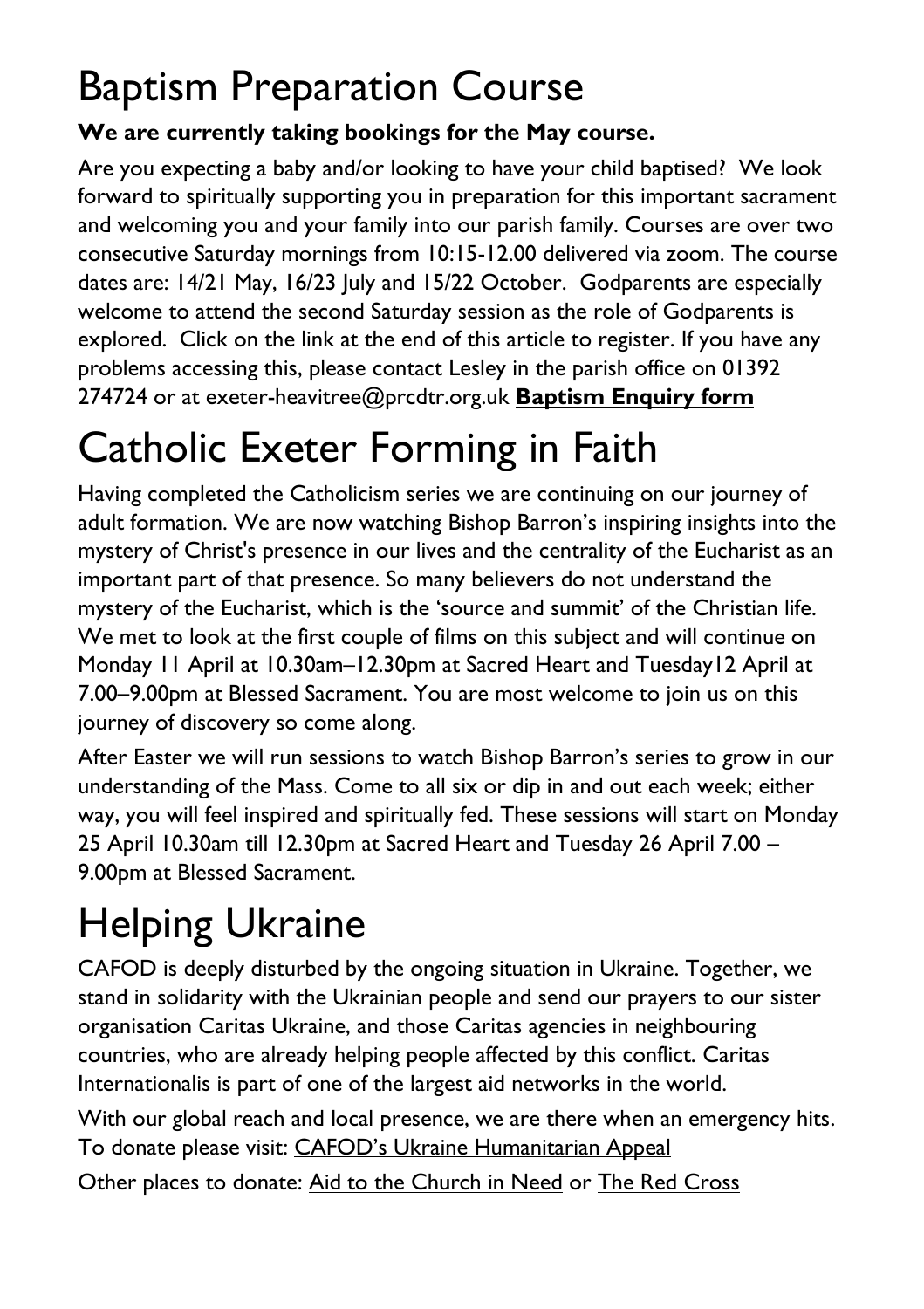## Support for Ukraine

The situation in terms of welcoming people to the UK is changing very rapidly. The Diocese of Plymouth website has a page about how people can respond to the crisis in Ukraine: [click here.](https://www.plymouth-diocese.org.uk/ukrainecrisis/) The website has links to the new Homes for Ukraine scheme and will be updated regularly as information becomes available.

### Walk a Mile in their Shoes

Do you know a child who could 'Walk a Mile in Their Shoes' to help raise money for the Catholic Children's Society (Plymouth)? It's hard to believe that there are children who do not have properly fitted shoes to wear to school every day and whose parents are unable to buy the correct school uniform. As part of our 'Good Shepherd' programme, where we ask children to think of other children less fortunate than themselves, we are working together with Catholic schools in the diocese and have asked children to join this sponsored event.

This summer, we are asking children to 'Walk a Mile in Their Shoes' by undertaking a sponsored walk of one mile, wearing something different on their feet, perhaps slippers, flippers or any other whacky idea to help raise money. Perhaps you know children, or even adults who might like to support this sponsored event. Many of our traditional fundraising events have been cancelled.

If 100 children could each raise  $£10$  in sponsorship money, CCSP could buy school uniform and shoes for 20 children, so they never have to wear ill-fitting shoes to school again! Download a sponsorship form at www.ccsplymouth.org.uk or tel: 01364 645420 or email: [ccs@prcdtr.org.uk](mailto:ccs@prcdtr.org.uk)

# Calling all Catholics! We need you!

We are seeking to appoint new Trustees to serve on the Board of Plymouth Diocesan Trust, the charity of the Diocese of Plymouth, to replace some of the existing lay Trustees whose terms of service are coming to an end. Candidates must be practicing Catholics and with skills and experience from the following: Safeguarding of children and vulnerable adults; Communication, media and promotions, including digital and social media; Human Resources Management; Investment Portfolio and Funds Management; Corporate/Charity Accounting and Finance. We are aiming to increase diversity within our Board structure. Applications are therefore encouraged from women and from Black, Asian and other ethnic communities, as these groups are currently under-represented. If you are interested in becoming a Trustee of the Diocese or would like more information about the role, please contact Jan Holton by telephone 01364 645383 or email jan.holton@prcdtr.org.uk *Bishop Mark.*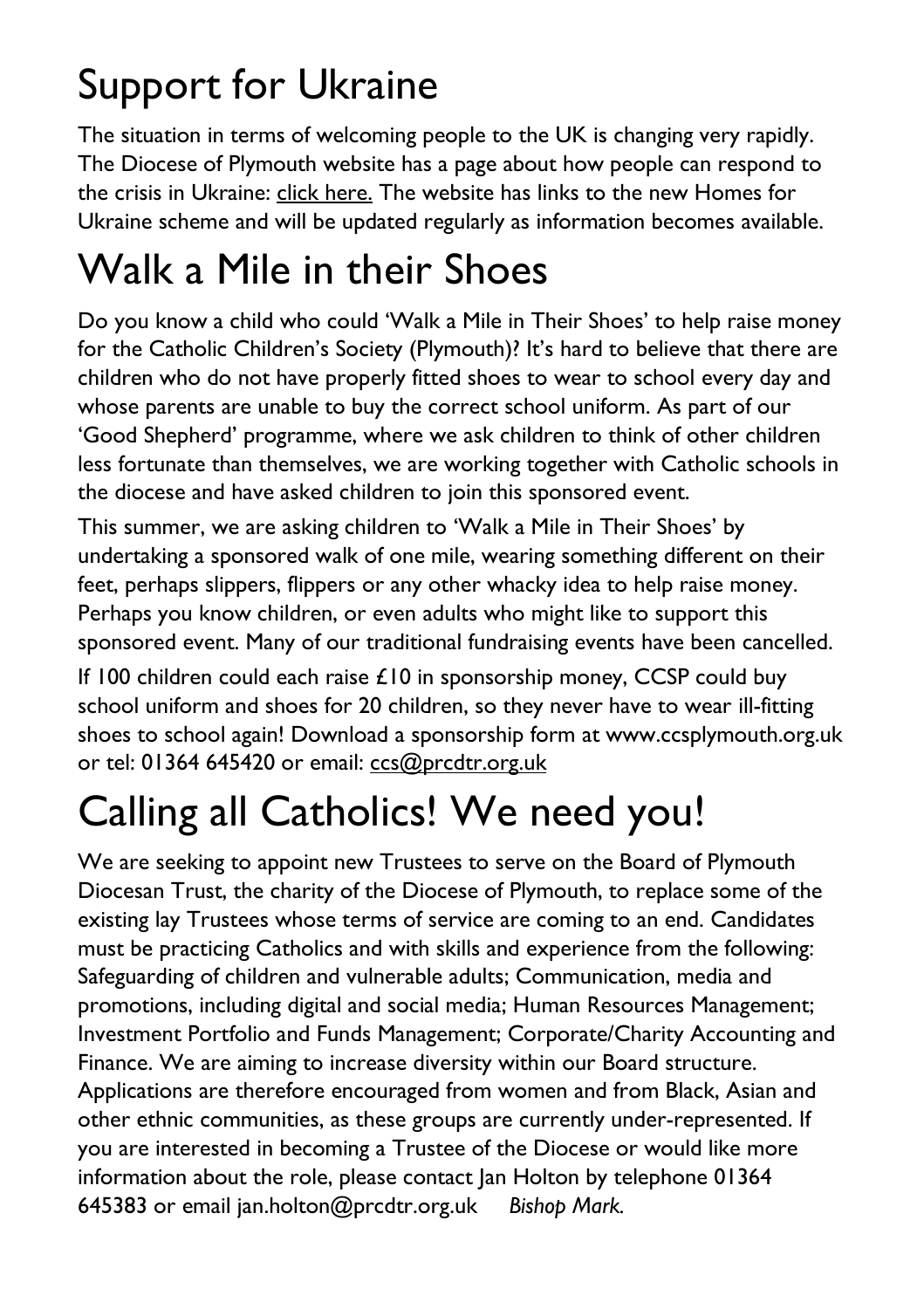## Coffee after Mass at Blessed Sacrament

Now that things are returning to some sort of normality, we are hoping to begin to serve refreshments after the 10.45am Mass on Sunday morning. We are looking for someone to take on the organising of a rota for this so that it can happen.

If you are interested and can help please contact Lesley in the Blessed Sacrament Parish Office 01392 274724

# Pope's April prayer intention

For health care workers. We pray for health care workers who serve the sick and the elderly, especially in the poorest countries: may they be adequately supported by governments and local communities. See also the Popes' video [here](https://thepopevideo.org/)

### Exeter Foodbank News

**April priority items**: UHT milk (1 litre, semi-skimmed), fruit juice, noodle snacks, sugar (500g), washing powder, coffee and fruit squash

Please ONLY donate items from the list. Thank you for your understanding. Collection Points - Co-Op (Heavitree/St Thomas/Alphington Rd); Tesco (Exe Vale); Sainsbury's Alphington/Pinhoe/Guildhall); Waitrose (Gladstone Rd): Morrisons & One Stop Woodwater Lane. Or you can donate money online [here](https://uk.virginmoneygiving.com/charity-web/charity/finalCharityHomepage.action?charityId=1016975&_ga=2.106832579.1384579075.1617955505-1667813714.1617955505)

**New Trustees:** Exeter Foodbank is looking to add to its team of Trustees. We are looking for applications by the end of April. We are a Christian Charity. Our trustees are all members of local churches. Our Christian identity is very important to us. All applications, or for further information, please email. FAO: the Chair of Trustees on: trustees@exeterfoodbank.org.uk or go to [Exeter](http://exeter.foodbank.org.uk/)  [Foodbank website](http://exeter.foodbank.org.uk/)

Each week we serve dozens of clients. We have over 160 volunteers and we work with over 180 professional agencies across the city. It is a challenging, yet inspiring, work to be involved in.

This year we are embarking on a new stage of our journey as one of 61 'Pathfinder' Foodbanks across the UK. The aim of *Pathfinder* is to reduce the demand for foodbanks by ensuring that clients have access to all of the necessary and available support. This will help them live without needing food from a charity. It is a big challenge, but one that we are ready to face. Our motto is *restoring dignity and reviving hope* - and this is the ultimate aim of both *Pathfinder* and Exeter Foodbank.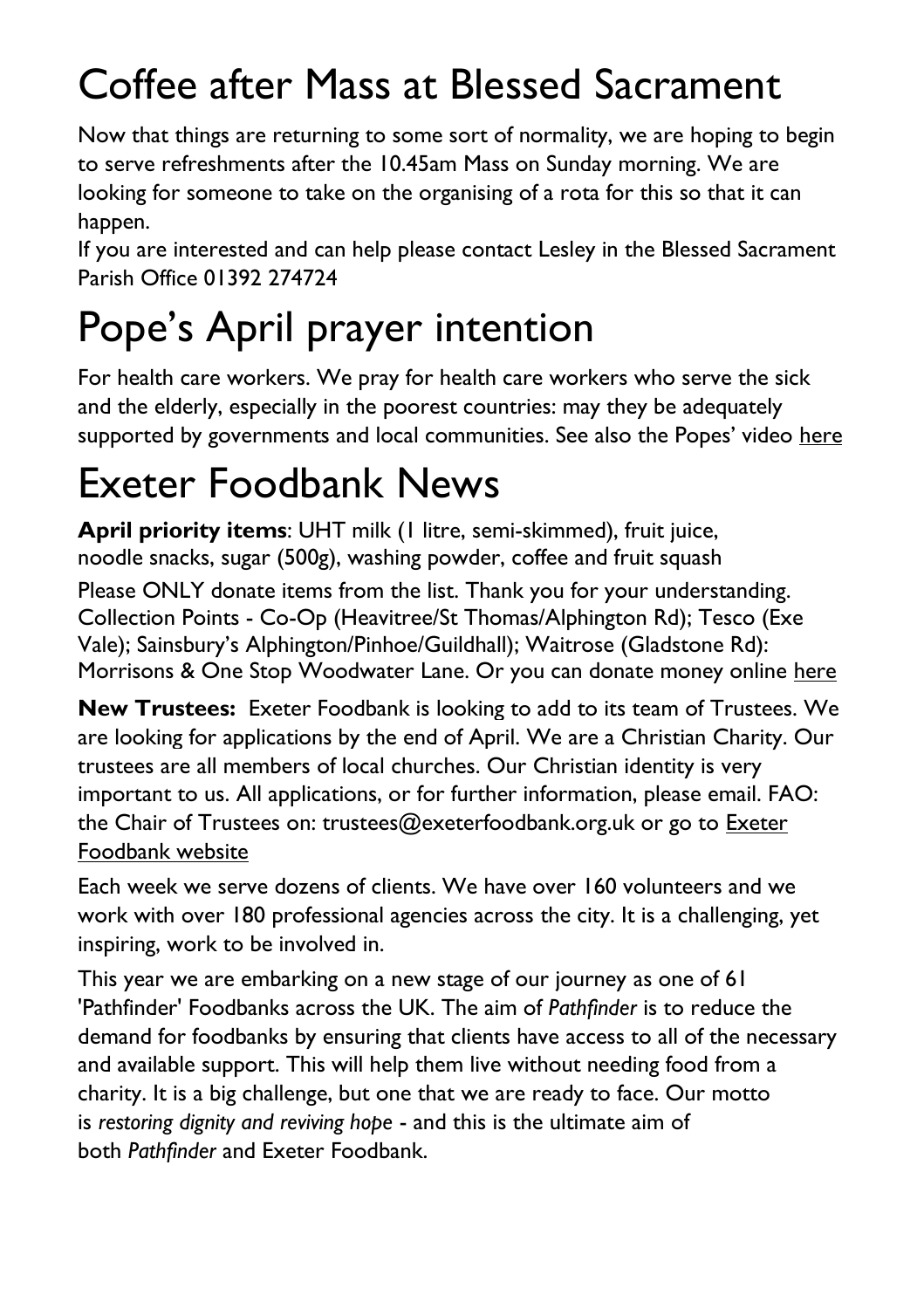# GIFT Growing in Faith Together

#### **April update: The Way of the Cross**

On Saturday 2 April, we met with over 30 GIFT families to celebrate Mass, eat pastries and to learn about and explore Jesus' way of the Cross. Families created a Way of the Cross booklet that they could take home to pray with together throughout the rest of the Lent.

**What Is Gift?** GIFT is for families of faith who want to grow in their Catholic faith, meet other families and be supported in their faith journey. It is the gateway to the sacraments of Reconciliation, Holy Communion and Confirmation.

**GIFT Youth:** After Mass, Fr Albert and our GIFT Youth Team met with our young people to explore the Way of the Cross in their own unique session.

**Bedtime Chats :** can be found on the Blessed Sacrament Website GIFT page: <https://www.blessedsacrament.org.uk/parish-life/gift/>

**Next Gift Session:** Due to the school Easter holidays, there will be no parent zoom in April. We look forward to seeing all of our GIFT families and youth on Saturday 7 May.

**Get In Touch And Register:** If you would like to join us, please register using for GIFT using the appropriate link. **GIFT Primary** [Registration Form.](https://docs.google.com/forms/d/1Qs8jP69t9hS5V3ukZvm34yn8pDZdS0iDYrhXY_j8pMQ/edit) **GIFT Youth** [Registration](https://docs.google.com/forms/d/1js2AU2QewgH1ui7kjv2-mKDJcyulRGa34G-Eo3ao8FI/edit) Form.

If you have any questions, please get in touch with Maria at [exeter-pastoral](mailto:exeter-pastoral-assistant@prcdtr.org.uk)[assistant@prcdtr.org.uk](mailto:exeter-pastoral-assistant@prcdtr.org.uk)

## Easter Offerings

The Easter Offering is a gift to the priests of the parish. If you wish to make an Easter Offering either use one of the envelopes available in the church or your offering envelope if you are a planned giver. If you are not attending Mass on Easter Sunday, please put your offering in an envelope marked Easter Offering and place in the collection as you leave any of the Masses.

If you GiftAid your offering please write your envelope number clearly on the outside. If you usually offer by standing order why not make a bank transfer and put Easter Offering in the narrative. Many thanks.

# Music and Song for Ukraine

Saturday 23 April at 7.00pm Salvation Army Temple, EX2 4AY Join us for an evening of music and song. Donations welcome: all proceeds will go to the Salvation Army's Ukraine Refugee Relief Programme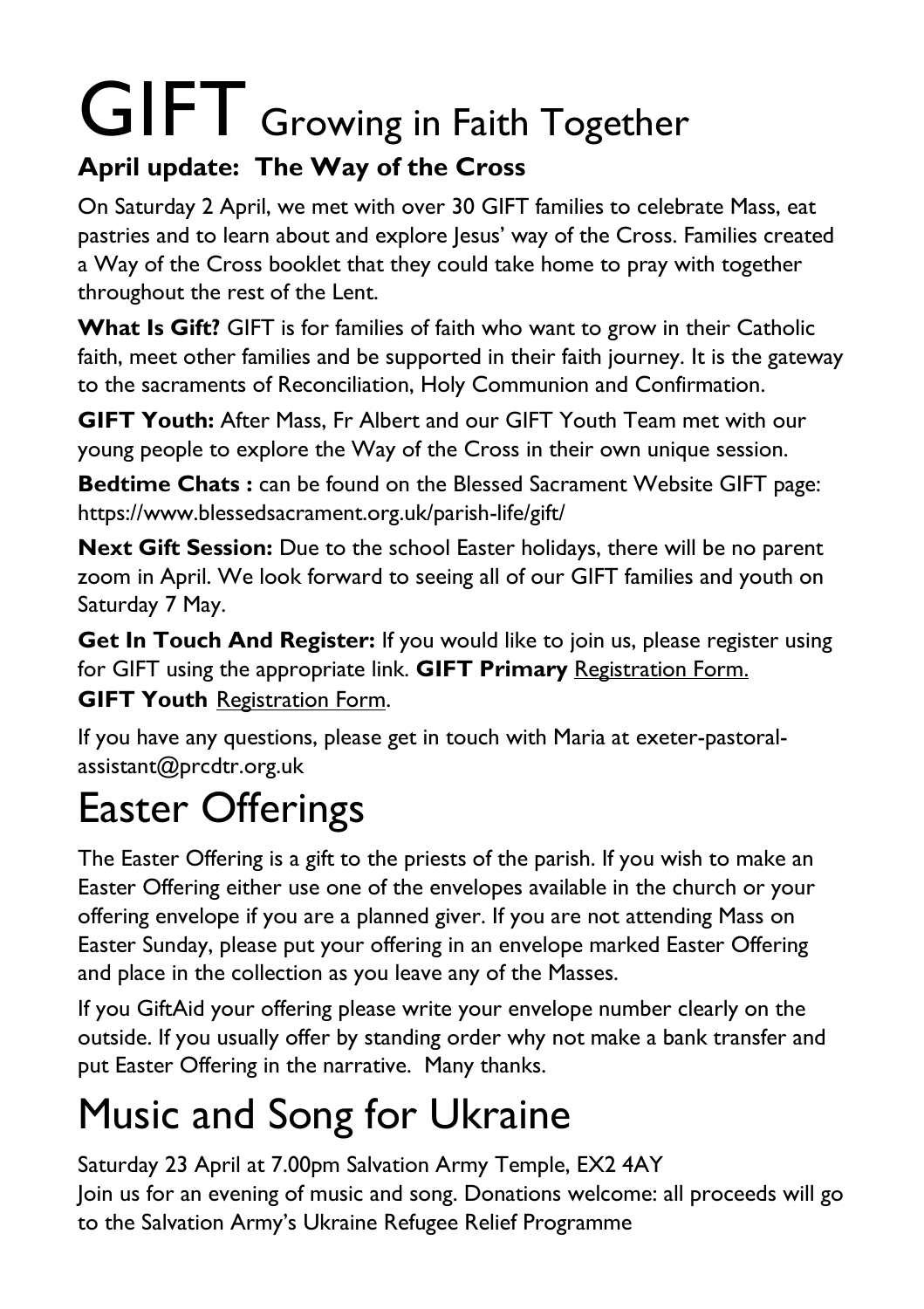# Youth Events in the diocese

#### World Youth Day (WYD) 2023 Lisbon Portugal

Planning has begun for our trip. Leaders are starting to be recruited and young people are expressing interest. Please contact me if you know anyone who would interested in joining us - Saskia [youth@prcdtr.org.uk](mailto:youth@prcdtr.org.uk)

#### Heatree residential, new dates

Heatree Residential dates will be 13 - 15 May. It will start after school on Friday and will finish with a family Mass at 2.00pm on Sunday 15 May. Priority will be given to those that booked for the February venture but there are spaces for those that did not book. [Click to book Heatree Residential May 13-15](https://linkprotect.cudasvc.com/url?a=https%3a%2f%2femail.workwithgusto.co.uk%2ft%2ft-l-qobz-jliihdujhk-t%2f&c=E,1,uTd0l8Q_M52Y_ElGkKKS0VyY-UpsQ5VmxTBtyAkC4U6lvj9hJdTURkr9WlUnW52p2yAR3fLdGROZ96NnLzDqYorCr5NK_xcxze5Ssc74_zhVnQ,,&typo=1)

#### Flame 2023 tickets now available

Flame is aimed at young people in year 9 (14) through to University age. It's not just for Catholics, anyone interested is welcome to come. Ticket prices will include a T-shirt and a coach to take you to Wembley Arena, London. Email Saskia: [youth@prcdtr.org.uk](mailto:youth@prcdtr.org.uk) for further information or click on these links: [Flame](https://linkprotect.cudasvc.com/url?a=https%3a%2f%2femail.workwithgusto.co.uk%2ft%2ft-l-qctujk-jlhtkkath-r%2f&c=E,1,Blk2ycDETYSiwjdC8Eum_yXBXPyalX-b89WAcrqe2YMLelINKYiJZh6-LBH8JPoujeqNupfBVu_8vYI4vpIXwhWWATVyeEad53kAGgn5xuT7TYzo2Q,,&typo=1)  [Website](https://linkprotect.cudasvc.com/url?a=https%3a%2f%2femail.workwithgusto.co.uk%2ft%2ft-l-qctujk-jlhtkkath-r%2f&c=E,1,Blk2ycDETYSiwjdC8Eum_yXBXPyalX-b89WAcrqe2YMLelINKYiJZh6-LBH8JPoujeqNupfBVu_8vYI4vpIXwhWWATVyeEad53kAGgn5xuT7TYzo2Q,,&typo=1) & [click here](https://www.youtube.com/watch?v=_HKvdbJ1PIE) for a promotional film

This week's Youth Events newsletter can be found by [clicking](https://email.workwithgusto.co.uk/t/t-43B88009F8595F652540EF23F30FEDED) here

# Wednesday Word Scripture Reflection

We meet online via zoom from 2.00-3.00pm each Wednesday. If you would like to join us, get in touch with Maria: [exeter-pastoral-assistant@prcdtr.org.uk.](mailto:exeter-pastoral-assistant@prcdtr.org.uk) You don't need to make a weekly commitment, you're welcome whenever you can.

### Plymouth Diocese Ignatian Spirituality Group - Contemplative Retreat

St. Rita's Centre, Honiton EX14 1AP 6 – 13 May. For those seeking a more Contemplative Way of Praying and Living. This silent Contemplative Retreat with individual guidance provides a step-by-step introduction to the Gries Path of Prayer developed by Fr Franz Jalics SJ. For those familiar with this form of contemplative prayer, the retreat offers the opportunity to refresh and to deepen it. Donations invited: £400 (All rooms en suite) Please contact the Retreat Co-ordinator Paddy Rylands at paddyrylands@gmail.com for further details and application form

## Sacred Heart online donations

It is now possible to make your Sacred Heart weekly loose plate offering and other donations on-line. **All donations are anonymous.** Please use [this link](https://givealittle.co/campaigns/f94e8739-d2fd-4ce6-9fca60470ef39403) to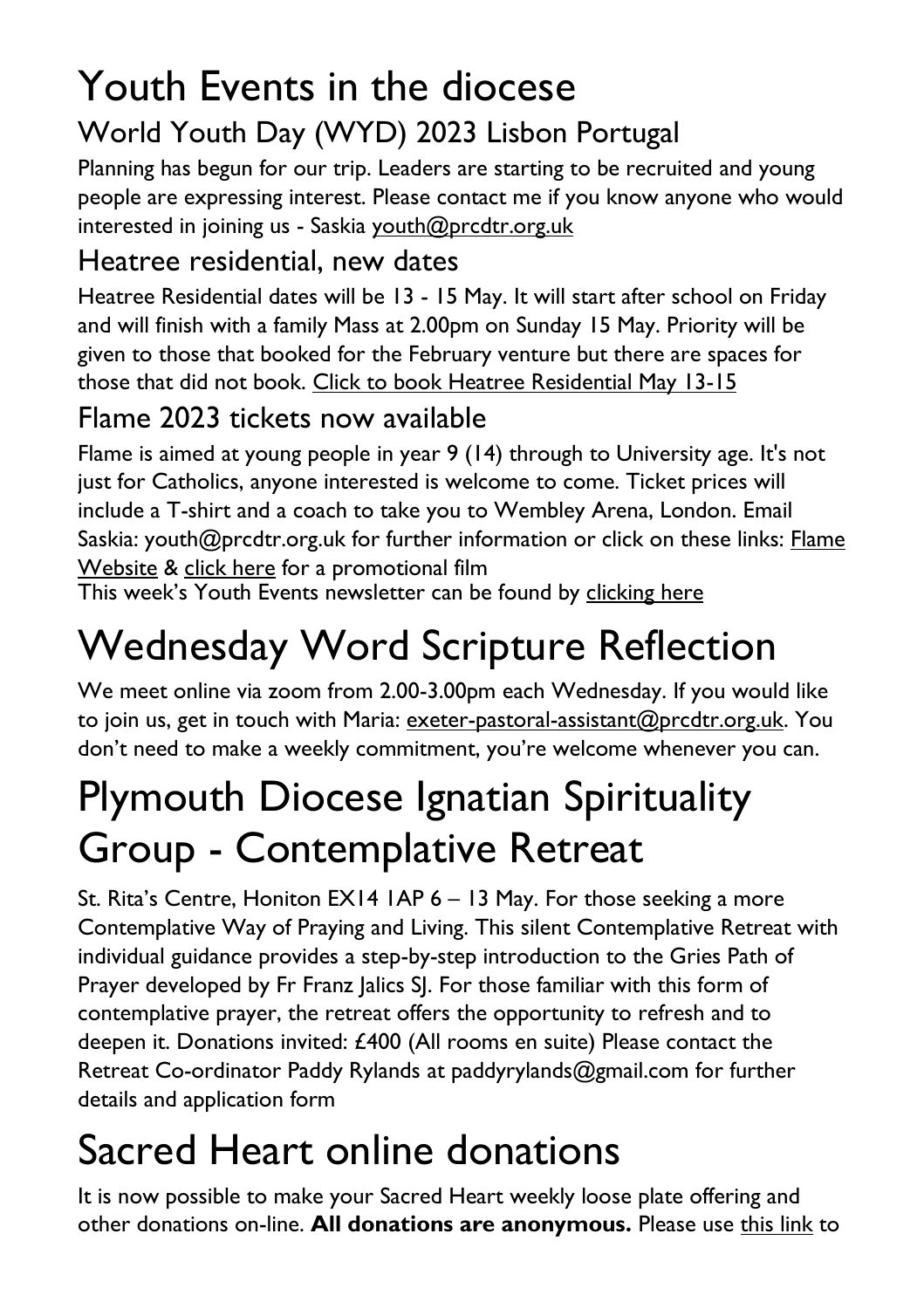make your online donation. Alternatively, you can go to [Sacred Heart website.](https://www.sacredheartexeter.org/) Scroll down to the 'Parish News' section and click the highlighted 'Donate Here' text. There is also a link on our [Facebook Page.](https://www.facebook.com/Sacred-HeartCatholic-Church-Exeter-422138011310698) If you need further guidance please email the Sacred Heart Parish Office.

## Exeter WAYmakers

Exeter Waymakers is a small group of parishioners from the three Exeter Catholic parishes. We are aiming to welcome and support a refugee family resettling in Exeter as part of the UK government community sponsorship scheme. We work closely with CARITAS Plymouth, our lead sponsor, and are being mentored by CHARIS, a church group from Taunton that have already



successfully resettled several refugee families. Help Exeter WAYmakers in our aim to resettle a refugee family in our city. To support our application to be a Community Sponsor we need to raise £9000. Both Exeter parishes have made generous donations to start us off and we want to give you parishioners the opportunity to support this work by your prayers, your volunteering and your individual donations. We want this to be a

Catholic community effort across all our parishes so please do support us. Please place any donation in an envelope marked Exeter Waymakers and hand it in to the parish offices. If you wish to make your donation online to a parish account please clearly reference your donation Exeter Waymakers. Many thanks on behalf of the Waymakers Core Group. If you would like more information feel free to contact Peter Schranz on schranz5@gmail.com or Chris Lee.

# St John Passion at Exeter Cathedral

Join us at Exeter Cathedral at 4.00pm on Sunday 10 April to listen to J S Bach's magnificent and moving oratorio. The Passiontide drama unfolds in Bach's unparalleled music, told through the compelling words of St John's Gospel. For more info and booking [click here.](https://www.exeter-cathedral.org.uk/whats-on/events/j-s-bach-st-john-passion-20220410-160000/)

# Big Sleep Out

On behalf of Julian House, our clients and myself, I would like to thank you for your kind donations and generosity. We are together transforming and changing people's lives. God bless you, sincerely, Daffne Zamudio. Total raised £2,055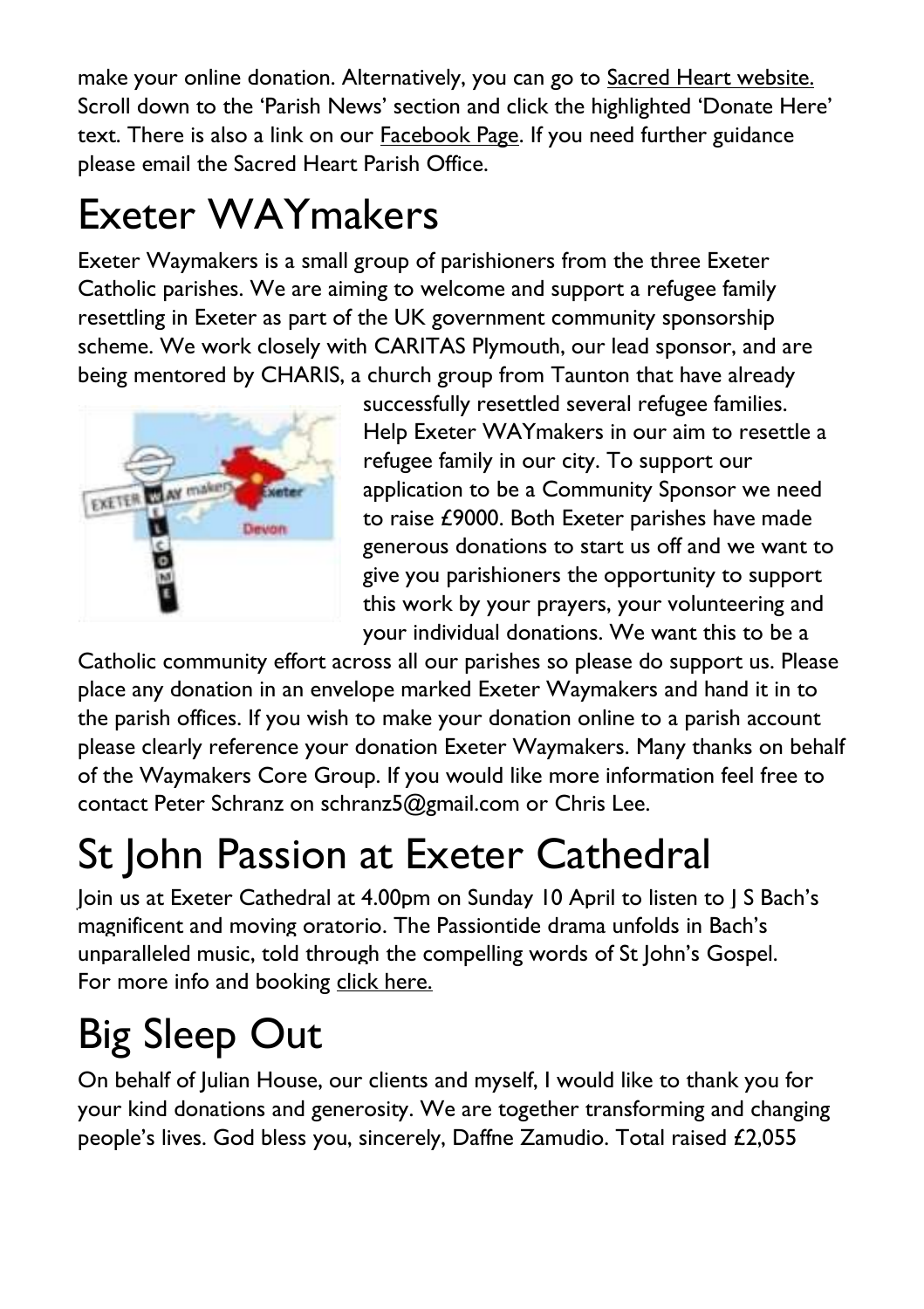### Sacred Heart Rosary Group

We are praying for the following intentions: Ukraine and peace in the world; for the love of lesus, for the conversion of sinners and reparation to the Immaculate Heart of Mary; for the Holy Father and his intention for the month; for our dearest priests; for vocations; for all of us praying this holy rosary.

#### HOLY WEEK AT SACRED HEART

Monday *11 April* Mass 10.00am Tuesday *12 April* Mass 10.00am

**Palm Sunday** *10 April* Mass 5.30pm (Sat), 9.15am, 11.15am Spy Wednesday *13 April* Chrism Mass *Plymouth Cathedral 12 noon*

THE PASCHAL TRIDUUM<br>Maundy Thursday 14 April Mass of t

**Easter Sunday** *17 April* Mass 9.15am, 11.15am

**Mass of the Lord's Supper** 7.30pm *Watching at the Altar of Repose until 10.00pm* **Good Friday** *15 April* **The Passion of the Lord** 3.00pm **Holy Saturday** *16 April* **The Easter Vigil** 8.30pm

#### HOLY WEEK AT BLESSED SACRAMENT

**Palm Sunday** *10 April* Mass 8.45am, 10.45am, 6.00pm Monday *11 April* No Mass Tuesday *12 April* Mass 6.30pm Spy Wednesday *13 April* Chrism Mass *Plymouth Cathedral 12 noon* T H E P A S C H A L T R I D U U M **Maundy Thursday** *14 April* **Mass of the Lord's Supper** 7.00pm *Watching at the Altar of Repose until 10.00pm* **Good Friday** *15 April* Morning Prayer & Office of Readings 9.30am **The Passion of the Lord** 3.00pm Watching at the Cross for Ukraine 8 - 9.00pm **Holy Saturday** *16 April* Morning Prayer & Office of Readings 9.30am **The Easter Vigil** 9.00pm **Easter Sunday** *17 April* Mass 8.45am, 10.45am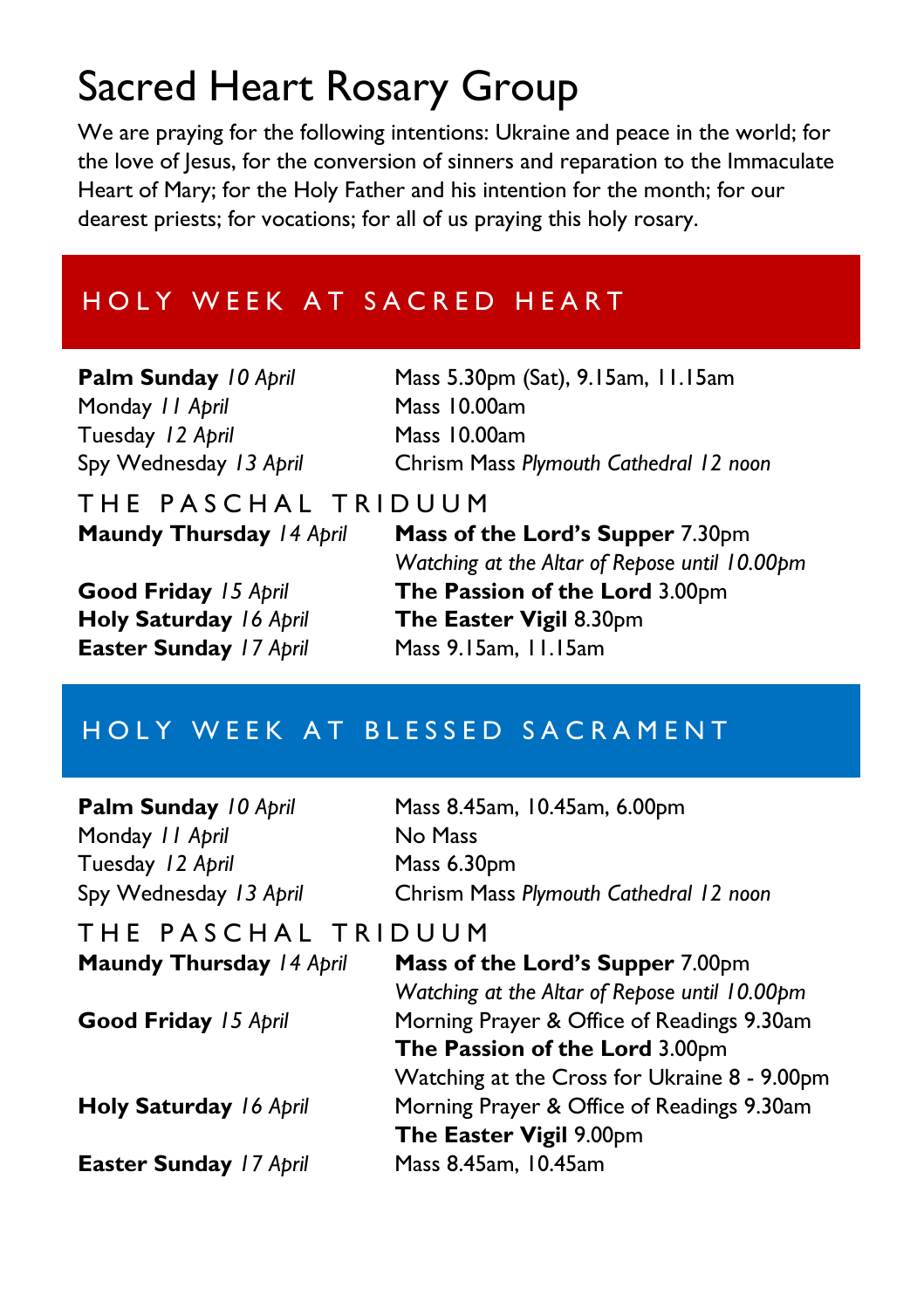# THE WORD

#### Sunday 3 April

First Reading Isaiah 43:16-21 *See, I am doing a new deed, and I will give my chosen people drink.*

#### Psalm Response

*What marvels the Lord worked for us! Indeed we were glad.*

Second Reading Philippians 3:8-14 *Reproducing the pattern of his death, I have accepted the loss of everything for Christ*

Gospel

John 8:1-11

*If there is one of you who has not sinned, let him be the first to throw a stone at her.*

#### Sunday 10 April

First Reading Isaiah 50:4-7 *I did not cover my face against insult-I know I shall not be shamed.*

Psalm Response *My God, my God, why have you forsaken me?* Second Reading Philippians 2:6-11 *He humbled himself, but God raised him high.* Gospel Luke 22:14-23.56 The Passion of our Lord Jesus Christ